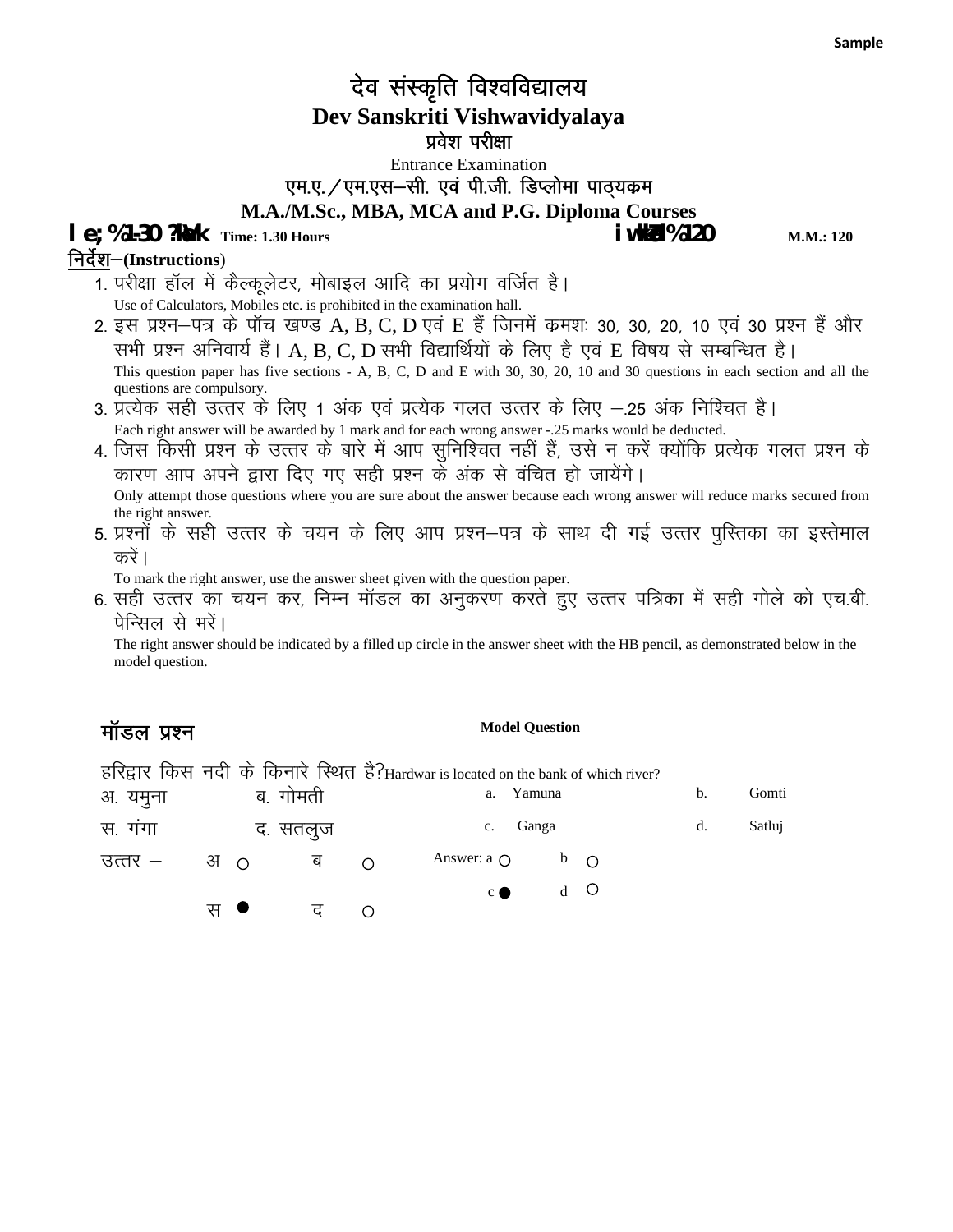#### खण्ड-अ Section-A सामान्य ज्ञान General Knowledge

- 1 भारत की राष्ट्रीय नदी किस कहा जाता है?
	- (अ) यमुना
	- (ब) गोमती
	- (स) गंगा
	- (द) सतलूज
- $2 \overline{q}$  चारमीनार स्थित है–
	- (अ) दिल्ली
	- (ब) हैदराबाद
	- (स) गुजरात
	- (द) आगरा

 $3 \qquad$  फ़ांस की राजधानी है–

- (अ) बर्लिंग
- $\overline{q}$ ) पेरिस
- (स) लन्दन
- (द) जर्मनी
- 4 सी.आर.आई.एस. का अर्थ है–
	- (अ) सेन्टर फार रेलवे इंटरनल सर्विसिस
	- (ब) सेन्टर फार रेलवे इन्फारमेशन सिस्टम
	- (स) सेन्टर फार रेल एण्ड इंडियन स्टेशन
	- ,<br>(द) सेन्टर फार रेलवे इंटरनेशनल सर्विसि
- $5$  राजस्थान का प्रसिद्ध लोकनृत्य है–
	- (अ) गरबा
	- (ৰ) *'*চও
	- (स) चकरी
	- (द) बीह्
- $6$  महाभारत है–
	- (अ) महाकाव्य
	- (ब) नाटक
	- (स) उपन्यास
	- (द) उपर्युक्त में से कोई नहीं
- 1 Which is called the National River of India?
	- (a) Yamuna
	- (b) Gomati
	- (c) Ganga
	- (d) Satluj
- 2 Charminar is situated?
	- (a) Delhi
		- (b) Hyderabad
		- (c) Gujrat
		- (d) Agra
- 3 Capital of France is-
	- (a) Barling
	- (b) Paris
	- (c) Landon
	- (d) Germany
- 4 What is the meaning of CRIS?
	- (a) Centre for Railway Internal Services
	- (b) Centre for Railway Information Systems
	- (c) Centre for Rail and Indian Station
	- (d) Centre for Railway International Servies
- 5 Famous folk dance of Rajasthan is-
	- (a) Garba
	- (b) Chau
	- (c) Chakri
	- (d) Bheu
- 6 Mahabharat is-
	- (a) Epic
	- (b) Drama
	- (c) Fiction
	- (d) None of them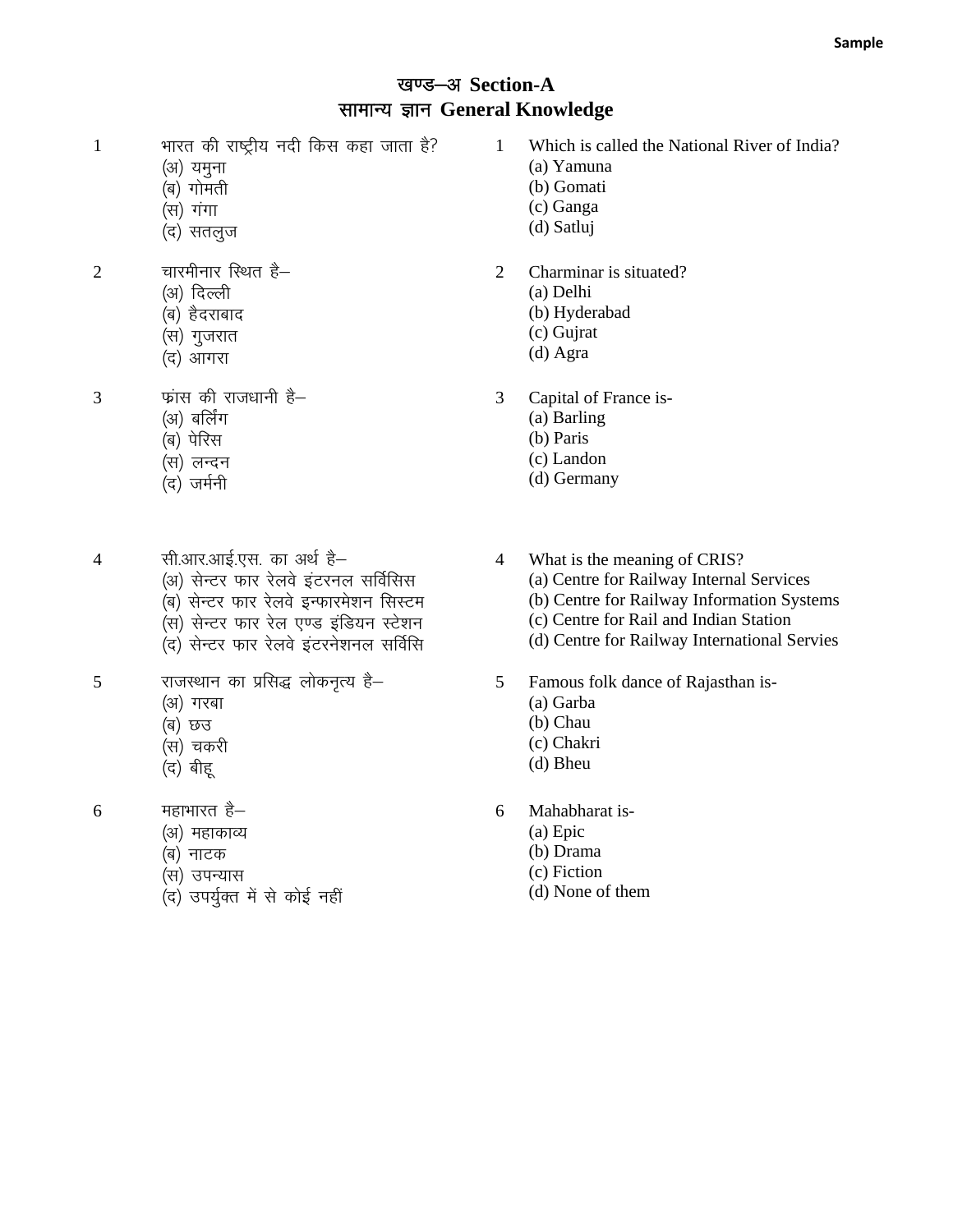#### **Section-B (Aptitude Test)**

**Directions:**In each series, look for the degree and direction of change between the numbers. In other words, do the numbers increase or decrease, and by how much

- 1. Look at this series: 2, 1, (1/2), (1/4), ….... What number should come next?
	- (a)  $(1/3)$  (b)  $(1/8)$
	- (c)  $(2/8)$  (d)  $(1/16)$

#### *Look carefully for the pattern, and then choose which pair of numbers comes next-*

2 42 40 38 35 33 31 28-

| (a) $25, 22$ | (b) $26, 23$ |
|--------------|--------------|
| (c) 26, 24   | $(d)$ 25, 23 |

3 Which number replaces the question mark?



*In each of the following questions, various terms of an alphabet series are given with one or more terms missing as shown by (?). Choose the missing terms out of the given alternatives.* 

4 AZ, GT, MN, ?, YB

- (a) KF (b) RX
- $(c)$  SH  $(d)$  TS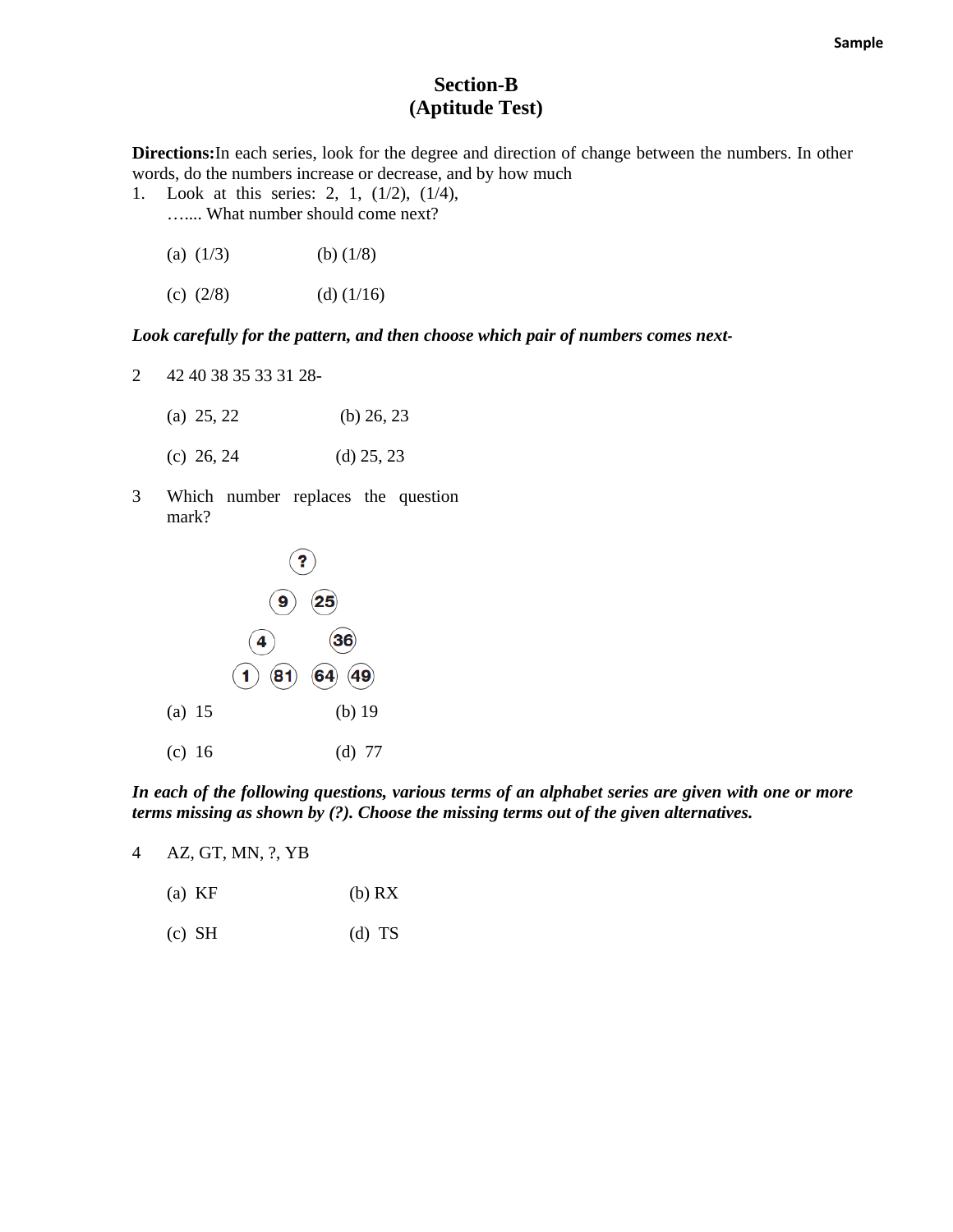#### खण्ड-स Section-C (देव संस्कृति, शांतिकूंज, आध्यात्मिक विषय) **(Dev Sanskriti, Shantikunj and Spirutual Topics)**

- $1$  पं0 श्रीराम शर्मा आचार्य जी के अनुसार साधना क्या है?  $1$ (अ) जीवन साधना .<br>(ब) मंत्र की प्रेरणा अनुसार जीवन जीना (स) तुष्णा, वासना, स्वार्थ, संकीर्णताओं को जीवन में स्थान न देना (द) उपर्युक्त सभी
- 2 संवत्सर के अनुसार नया वर्ष कब से प्रारम्भ होता है? (अ) 1 जनवरी
	- (ब) चैत्र शुक्ल प्रतिपदा
	- ्<br>(स) कार्तिक शुक्ल प्रतिपदा
	- (द) किसी से नहीं
- 3 यज्ञ किसका प्रतीक है?
	- (अ) सत्कर्मो
	- (ब) बलिदान
	- (स) भीक्षाटन
	- (द) पूजा-पाठ
- $4$   $\epsilon$  'हमारी वसीयत और विरासत' किसकी आत्मकथा है? (अ) स्वामी योगनंद
	- $\overline{a}$ ) डॉ0 प्रणव पण्ड्या
	- (स) प0 श्रीराम शर्मा आचार्य
	- (द) महात्मा गांधी
- $5$  आयुर्वेद किस वेद से संबंधित है?
	- (अ) सामवेद
	- (ब) यजुर्वेद
	- (स) अथवर्वेद
	- (द) ऋग्वेद
- 1 What is Sadhna according to Pt. Shri Ram Sharma Acharya Ji? (a) Life Management (b) Living a life under influence of Mantras (c) Avoid giving space to wrong desires, ambitions and narrow-midedness in life (d) All of the above
- 2 When does the New Year begin according to samvatsar? (a)  $1<sup>st</sup>$  January (b) Chaitra Shukla Pratipada
	- (c) Kartik Shukla Pratipada (d) None of these
- 3 Which is symbol of Yagya? (a) Satkarma
	- (b) Balidan
	- (c) Bhikshatan
	- (d) Pooja-Path
- 4 My Life-Its Legacy and Message is biography of which great person? (a) Swami Yoganand (b) Dr. Pranav Pandya (c) Pt. Shriram Sharma (d) Mahatama Gandhi
- 5 Ayurveda realted to which Veda? (a) Samveda (b) Yajurveda (c) Atharvveda
	- (d) Regaveda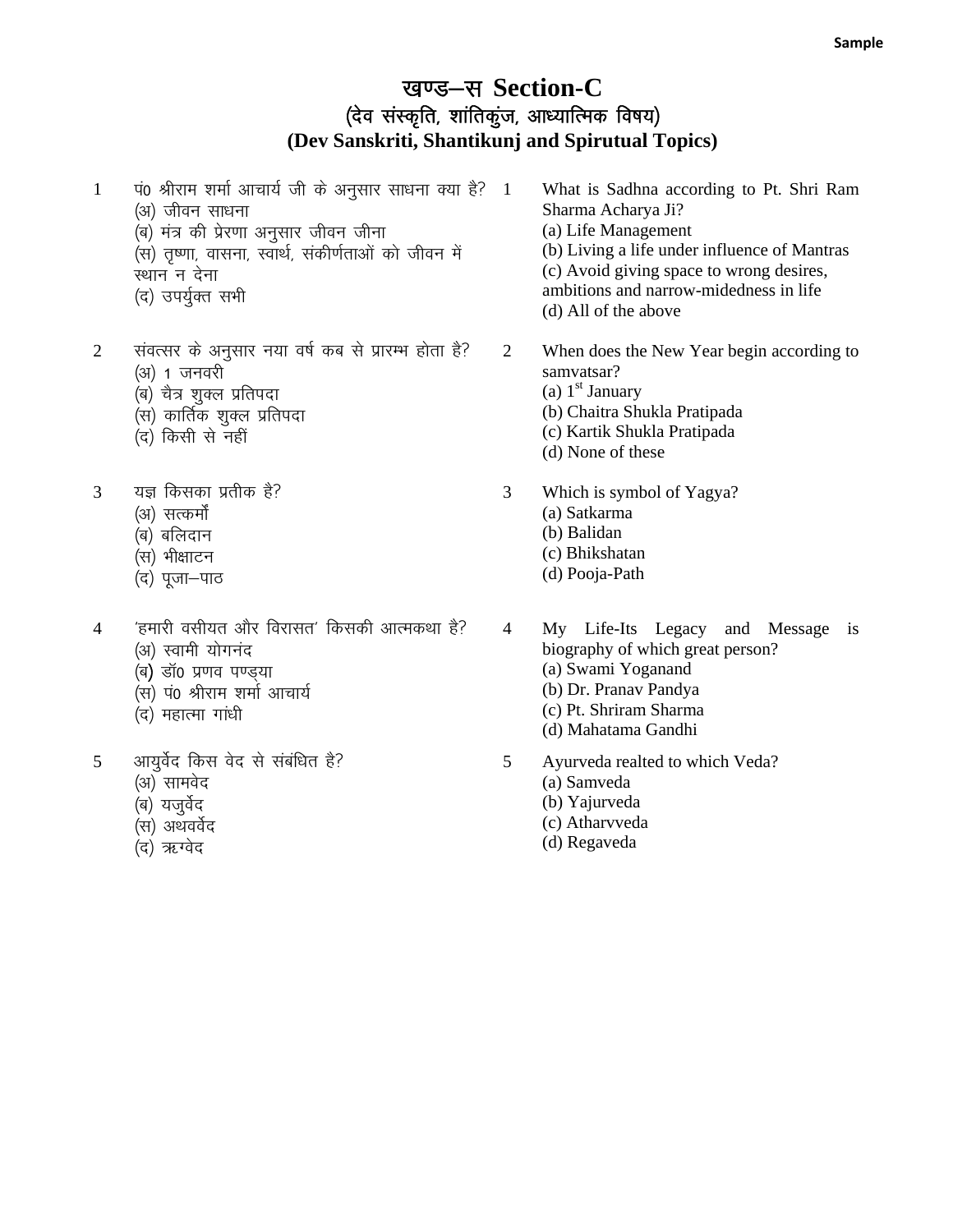## खण्ड-द Section-D अंग्रेजी ज्ञान English Knowledge

#### *Instructions: Read the following passage carefully and mark out the correct answer from the alternatives given below each question:*

Martin Luther King's active career extended from 1957 to 1968. During this brief career he led numerous protest demonstrations in the South as wall as in the Nath of the USA. He challenged the moral complacency of America and fought for the rights of the Negro. He latest the eye-for-an-eye method like Gandhi Ji and fought with the weapon of non-voidance a weapon, said king that "cuts without wounding and ennobles the man who wields it. It is sword that heads." And he raised a vast army. It was an army to storm bastions of hatred, to lay siege to the fortress of segregation, to surround symbols of discrimination. It was an army whose allegiance was to good and whose strategy and intelligence were the eloquently simple dictates of conscience. His creed of non-violence was criticized and challenged by 'Black Power' Militants who would not renounce the use of voidance to achieve their goals. Never the less, his faith in non-violence never wavered.

- 1. The similarity between Martin Luther King and Gandhi was that both
	- (a) Fought for the nights of the Negros
	- (b) Fought for the nights of untouchables
	- (c) Were demagogues
	- (d) Lad firm faith in non-violence

#### *Instructions: Pick up the correct synonyms for each of the following words:*

2. Distinctness

| (a) Clarity     | (b) Precision |
|-----------------|---------------|
| (c) Distinction | (d) Fluency   |

## *Instructions: Choose one alternative which is opposite in meaning to each of the following words:*

| Plentiful |
|-----------|
|           |

| (a) Handful | (b) Rare   |
|-------------|------------|
| (c) Small   | (d) Scanty |

*Instructions: In each of the following questions a word has been written in four different ways out of which only are is correctly spelt. Find the correctly spelt word:* 

| 10. (a) Recommendation | (b) Recommondation |
|------------------------|--------------------|
| (c) Recommandation     | (d) Recomandation  |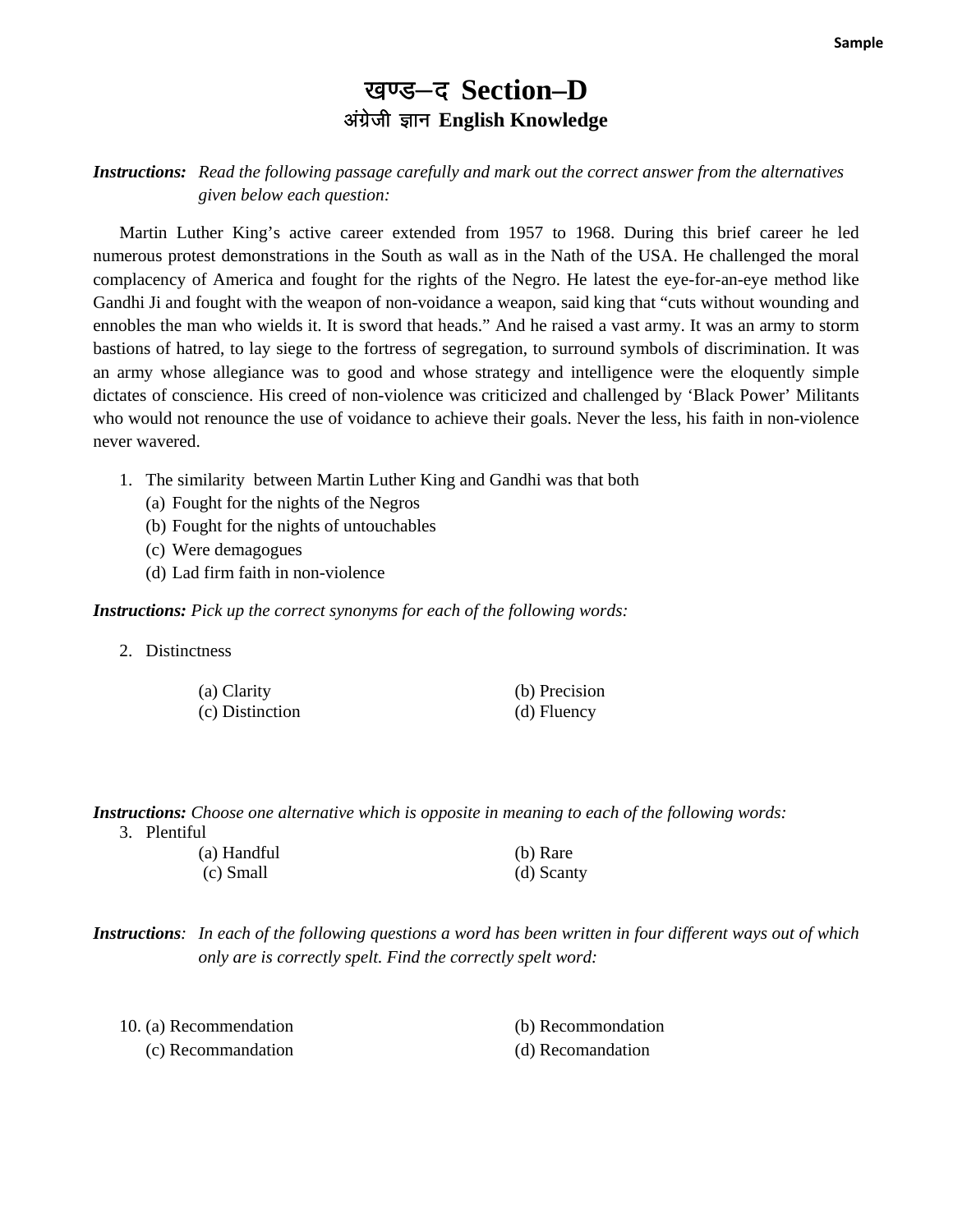## विषय से सम्बन्धित **Section –E Subject Knowledge (M.C.A)**

- 1 Can you tell whatpasses into out from the computer via its ports?
	- (a) Data
	- (b) Bytes
	- (c) Graphics
	- (d) Pictures
- 3 A collection of related instructions organized for a common purpose is referred to as
	- (a) File
	- (b) Database
	- (c) program
	- (d) None of above
- 5 DCL provides commands to perform actions like
	- (a) Change the structure of tables
	- (b) Insert, update or delete the data values
	- (c) Authorizing access and other control over database
	- (d) None of these
- 23 What will be the output

```
#include<stdio.h> 
int main(){ 
         char *str1="powla"; 
         char *str2="er"; 
        printf("%s\b\b%s",str1,str2);
         return 0;
```
}

Which of the following is true? (a) Powlaer (b) Pow (c) Power (d) Compiler error

- 2 Which is not a Computer classification? (a) Mainframe (b) Maxframe (c) Mini (d) Notebook
- 4 Computer instructions written with the use of English words instead of binary machine code is called (a) Mnemonics (b) Symbolic code
	- (c) Gray codes
	- (d) Opcode

6 Which one of the below is not divide and conquer approach? (a) Insertion Sort (b) Merge Sort (c) Shell Sort

(d) Heap Sort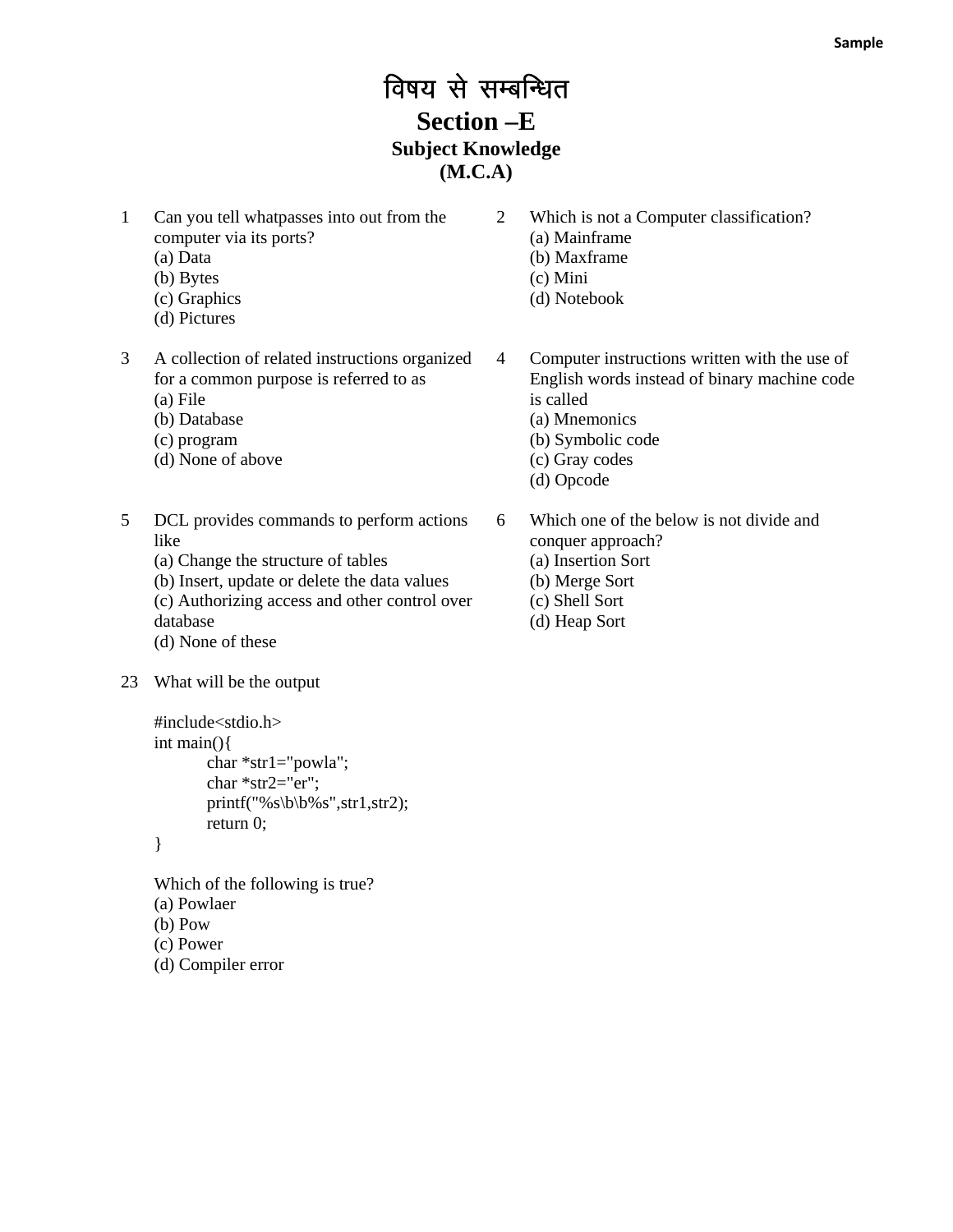#### **Section –E Subject Knowledge (MBA Tourism Management)**

- 1 विल्का झील किस राज्य में है?
	- (अ) ओडिसा
	- (ब) महाराष्ट्र
	- (स) उत्तराखण्ड
	- (द) मध्य प्रदेश
- 2 कान्हा राष्ट्रीय पार्क स्थित है?
	- (अ) मध्य प्रदेश
	- (ब) असम
	- (स) उत्तर प्रदेश
	- (द) पश्चिम बंगाल
- 3 ब्रह्मपुत्र और गंगा समा जाती है किसमें?
	- (अ) बंगाल की खाडी
	- (ब) अरेबियन महासागार
	- (स) हिन्द महासागर
	- (द) इसमें से कोई नहीं
- 4 जल झील किस शहर में स्थित है?
	- (अ) गुलमर्ग
	- (ब) जम्मू
	- (स) श्रीनगर
	- (द) पहलगांव
- 5 हेमकुण्ड साहिब किस धर्म से सम्बन्धित है?
	- (अ) हिन्दू
	- (ब) जैन
	- (स) सिक्ख (द) मुस्लिम
- $6$  बद्रीनाथ किसके लिए समर्पित है?
	- (अ) भगवान शिव
	- (ब) देवी दुर्गा
	- .<br>(स) भगवान विष्णू
	- (द) भगवान ब्रह्मा
- 1 *Chilika* Lake is in which State"?
	- (a) Orissa
	- (b) Maharashtra
	- (c) Uttarakhand
	- (d) Madhya Pradesh
- 2 *Kanha* National Park is situated in-
	- (a) Madhya Pradesh
	- (b) Assam
	- (c) Uttar Pradesh
	- (d) West Bengal
- 3 Brahmaputra and Ganga follows into-
	- (a) Bay of Bengal
	- (b) Arabian Sea
	- (c) Indian Ocean
	- (d) None of these
- 4 Dal Lake is in which city?
	- (a) Gulmarg
	- (b) Jammu
	- (c) Srinagar
	- (d) Pahalgam
- 5 Hemkund Sahib is associated which religion?
	- (a) Hindu
	- (b) Jain
	- (c) Sikh
	- (d) Muslim
- 6 Badrinath is dedicated to-
	- (a) Lord Shiva
	- (b) Goddess Durga
	- (c) Lord Vishnu
	- (d) Lord Brahma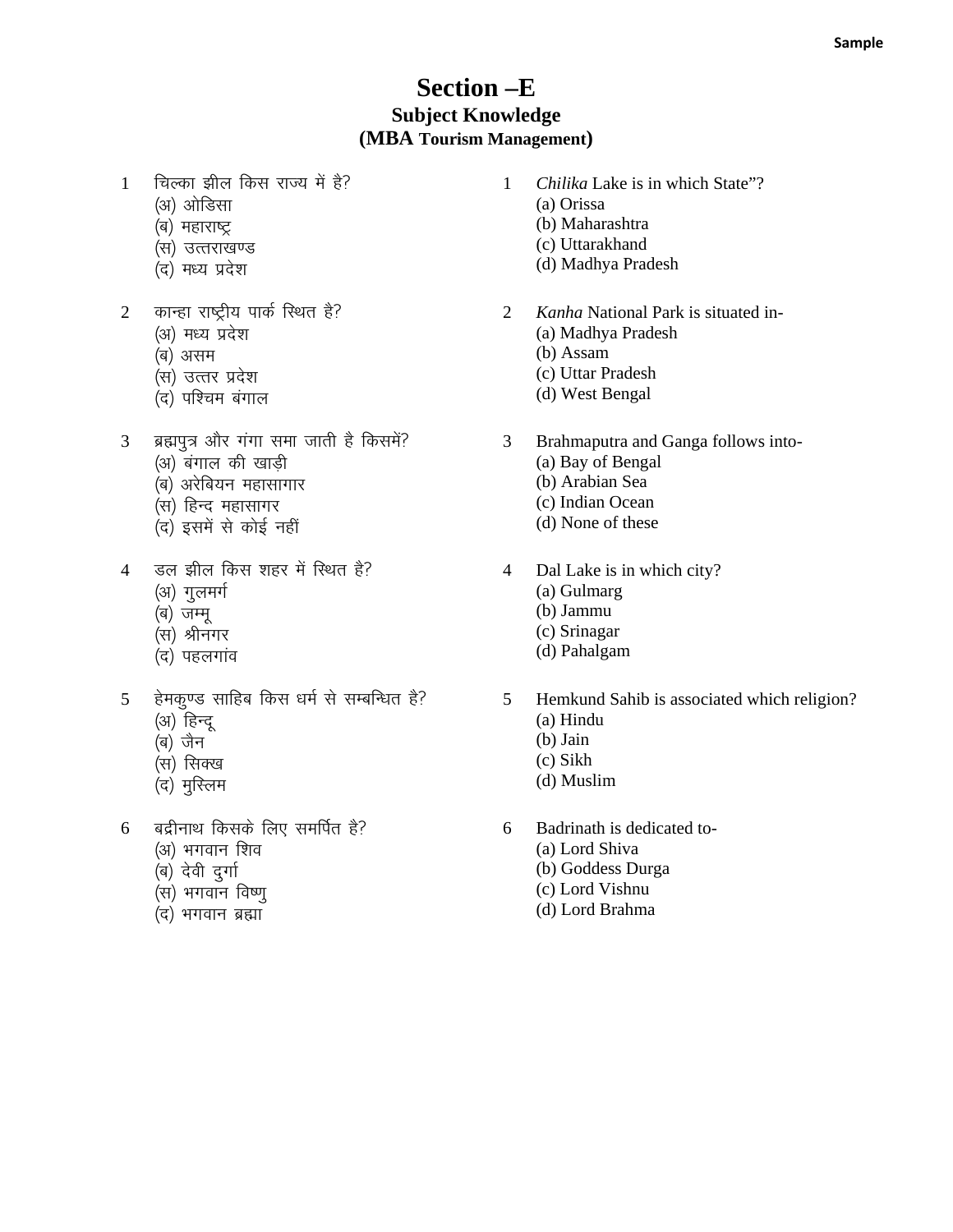# **Section -E** Subject Knowledge<br>
(M.Sc.Applied Medicinal Plants' Sciences)

| $\mathbf{1}$   | देवदार है एक–<br>(अ)जिम्नोस्पर्म<br>(ब)एन्जियोस्पर्म<br>(स)जलोदविद<br>(द) माइकोफाइट                                     | $\mathbf{1}$   | Deodar is a-<br>(a) Gymnosperm<br>(b) Angiosperm<br>(c) Hydrophyte<br>(d) Micophyte                                           |
|----------------|-------------------------------------------------------------------------------------------------------------------------|----------------|-------------------------------------------------------------------------------------------------------------------------------|
| $\overline{2}$ | पैलिनोलाजी एक विज्ञान है—<br>(अ) वृक्ष मूलों का<br>(ब)फसल वृद्धि का<br>(स)वृक्ष प्रवर्धन का<br>(द)पराग कणों का          | $\overline{2}$ | Palynology is a science of-<br>(a) Tree roots<br>(b)crop growth<br>(c)Tree propagation<br>(d)Pollen grains                    |
| 3              | उच्चवर्गीय पौधों में जल का सम्वहन होता है–<br>(अ)हाइपोडर्मिस से<br>(ब)पिथ से<br>(स)जाइलम से<br>(द)कैम्बियम से           | 3              | Water translocation in higher plants takes<br>place through-<br>(a) Hypodermis<br>$(b)$ Pith<br>$(c)$ Xylem<br>(d) Combium    |
| 4              | पादप जेनेरा साइकस है एक-<br>(अ)जिम्नोस्पर्म<br>(ब)एंजियोस्पर्म<br>(स)टेरिडोफाइट<br>(द)फाइकोफाइट                         | 4              | Plant genera cycas is a-<br>(a) Gymnosperm<br>(b) Angiosperm<br>(c) Pteridophyte<br>(d) Phycophyte                            |
| 5              | हार्टिकल्चर एवं वानिकी विश्वविद्यालय स्थित 5<br>है—<br>(अ)शिमला में<br>(ब) पालमपुर में<br>(स)अम्बाला में<br>(द)सोलन में |                | Horticulture and Forestry University is located<br>at-<br>(a) Shimla<br>(b) Palampur<br>(c) Ambala<br>(d) Solan               |
| 6              | राइजोबियम एक नत्रजन स्थिरीकरण जीव है $6$<br>यह जीव है–<br>(अ)शैवाल<br>(ब)कवक<br>(स)जीवाणु<br>(द)लाइकेन                  |                | Rhizobium is important Nitrogen fixing<br>organism which is -<br>(a) An alga<br>(b) A Fungi<br>(c) A Bacteria<br>(d) A Lichen |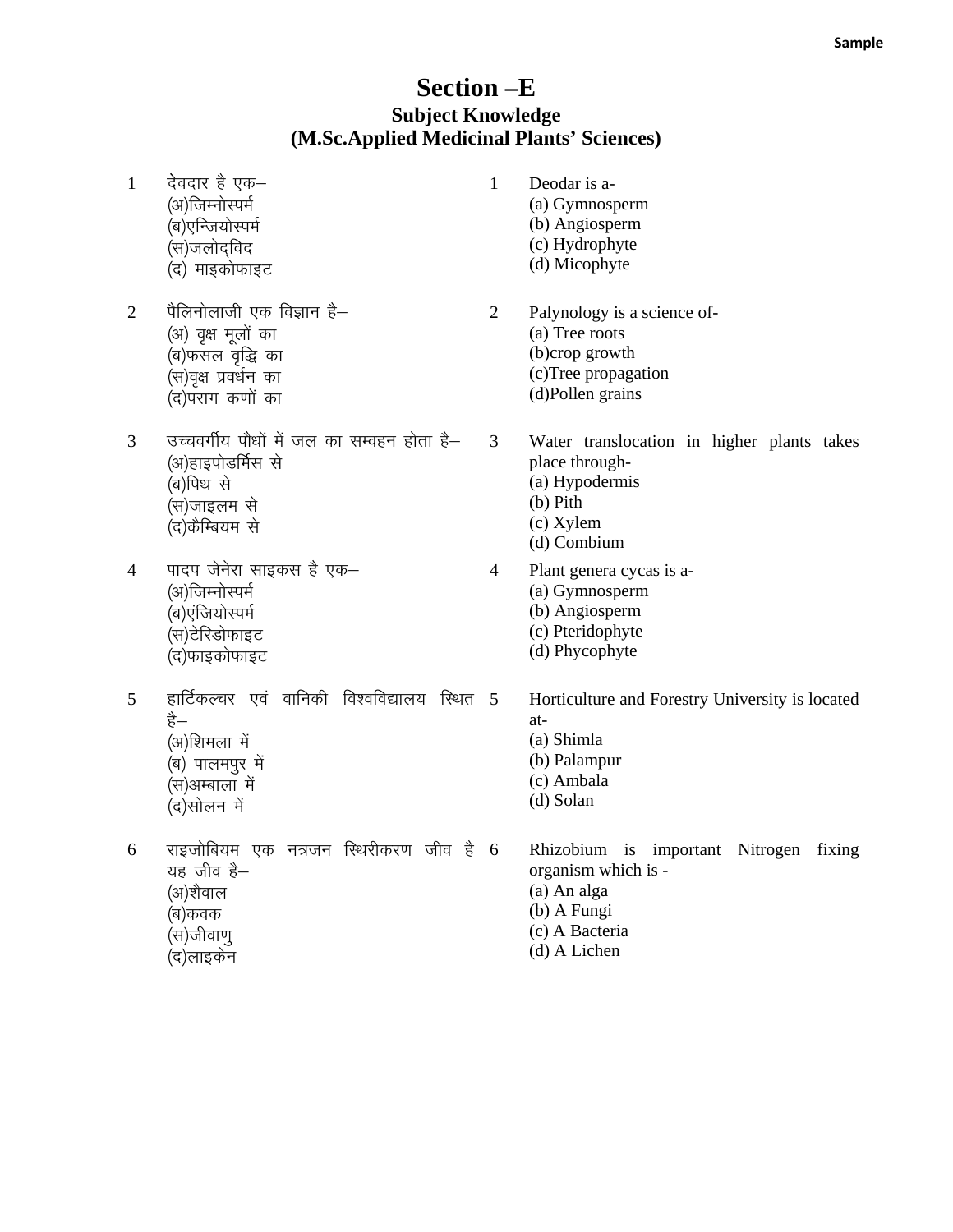### खण्ड-य (Section-E) विषय ज्ञानSubject Knowledge (MA/M.Sc Psychology)

इनमें से कौन सा मनोवैज्ञानिक मानवतावादी संदर्श 1  $\mathbf{1}$ Which of the following psychlogists is से सम्बन्धित हैassociated with humanistic perspective? (अ) मैसलो (a) Maslow (b) Watson (ब) वाटसन (c) Darwin (स) डार्विन  $(d)$  Freud (द) फायड कौन सा तंत्रिका तंत्र मस्तिष्क एवं मेरूदण्ड को 2  $\overline{2}$ Which nervous system connects the brain and बाकी शरीर से जोडता है– spinal cord to the body? (अ) केन्द्रीय (a) Central (b) Somatic (ब) दैहिक (c) Peripheral (स) परिधीय (d) Autonomic (द) स्वायत्त इनमें से कौन सा मस्तिष्क की संरचना के बजाय 3 3 Which of the following reveals brain activity मस्तिष्क की गतिविधि एवं प्रकार्य को प्रकट करता and function, rather than the structure of brain? (a) CT Scan है— (अ) सी.टी. स्कैन (b) PET Scan  $(c)$  EEG (ब) पी.ई.टी. स्कैन  $(d)$  MRI (स) ई.ई.जी. (द) एम.आर.आई. एक भ्रम है— An illusion is- $\overline{4}$  $\Lambda$ (अ) काल्पनिक संवदेन (a) Imaginary sensation (ब) वास्तविक उद्दीपक का गलत प्रत्यक्षण (b) Misperception of a real stimulus (c) An impossible figure .<br>(स) एक असम्भव आकृति<br>(द) एक आकृति—पृष्ठभूमि परिवर्तन (d) A figure-ground reversal इनमें से कौन चेतना को सबसे उपयुक्त तरीके से 5 5 Which of the following best defines परिभाषित करता है? consciousness? (अ) बोध (a) Awareness (b) Receptiveness (ब) ग्रहणशीलता (c) Wakefulness (स) जागृति (d) Rationality (द) तार्किकता उम्रदराज लोगों (जो कि मानसिक एवं शारीरिक रूप 6 6 Compared to older adult who are mentally and से सकिय हैं) की तुलना में युवा वयस्क बेहतर pshysically active, younger adults do better on-(a) Tests requiring speed निष्पादन करते हैं-(b) General information tests (अ) गति की आवश्यकता वाले परीक्षणां पर (c) Comprehension Test (ब) सामान्य सूचना परीक्षणों पर (d) Practical problem solving (स) समझ परीक्षणों पर (द) व्यवहारिक समस्या समाधान पर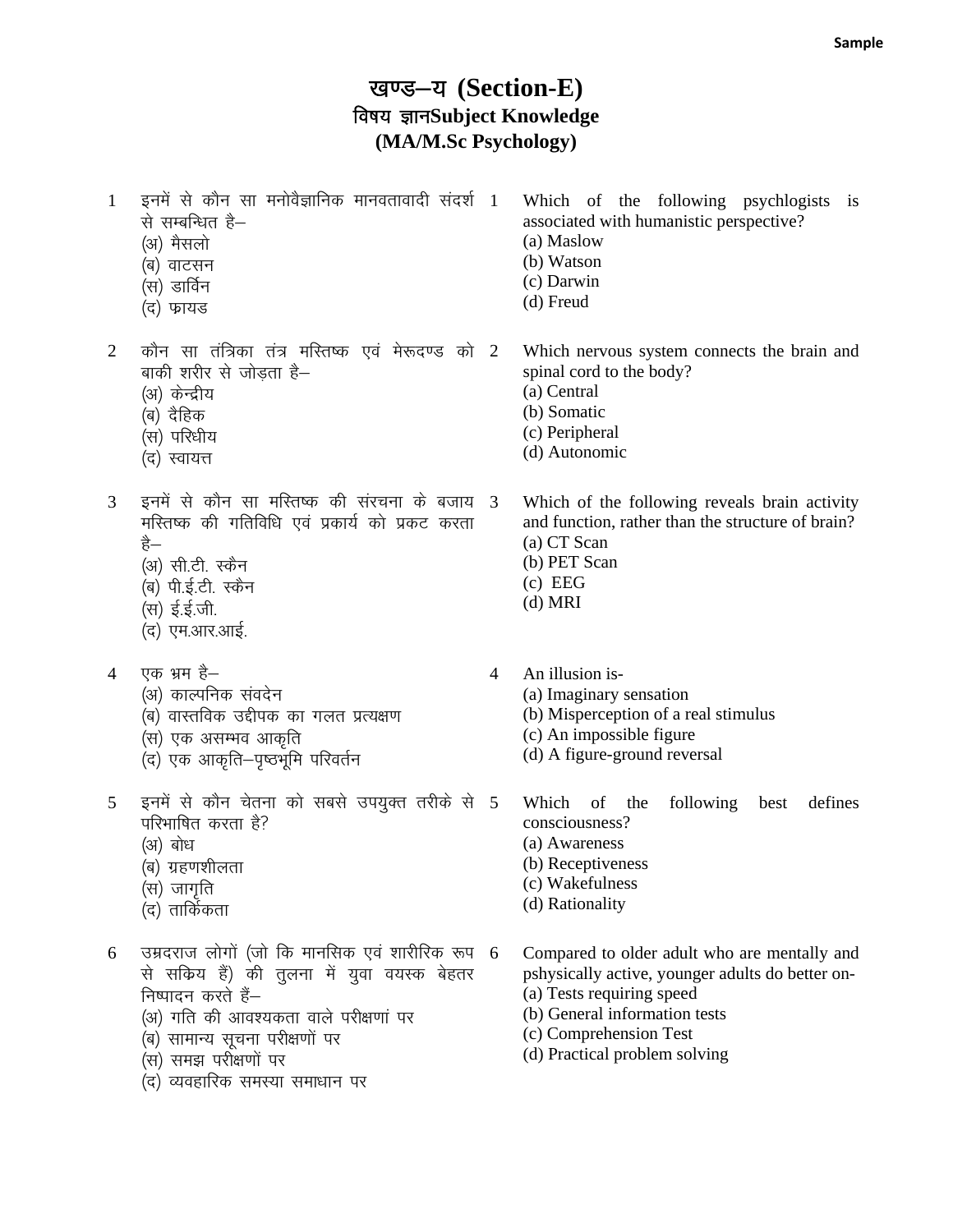#### खण्ड-य (Section-E) विषय ज्ञान Subject Knowledge (M. Sc Environmental Science)

 $\mathbf{1}$ ताजमहल के ऊपर होने वाले प्रभाव का 1 उत्तरदायी है– (अ) क्लोरीन

- (ৰ)  $SO_2$
- (स) आक्सीजन
- (द) हाइड्रोजन
- अम्लीय वर्षा होती है- $\overline{2}$ (अ) जहाँ अत्यधिक पेड लगे हों (ब) जहाँ कम पेड लगे हों (स) जहाँ अत्यधिक कारखाने हो तथा उसमें  $SO_2$ वायुमण्डल में निकलता हो (द) जहाँ कोई भी कारखाना न हो
- NEERI स्थित है-3
	- (अ) भोपाल में
	- (ब) नई दिल्ली में
	- (स) नागपुर में
	- (द) बडौदा में
- भारत का प्रथम राष्ट्रीय उद्यान है- $\overline{4}$ (अ) जिम कार्बेट पार्क (ब) काजीरंगा नेशनल पार्क (स) पन्ना नेशनल पार्क
	- (द) गिर नेशनल पार्क
- भारत में पादप प्रजातियां है- $\overline{5}$ 
	- $(3)$  45.000
	- (ब) 40,000
	- (स) 80,000
	- $($ द) 58,000

पेडॉलोजी कहलाती है– 6

- (अ) मृदा का अध्ययन
- (ब) पादप रोग
- (स) पर्वतों का अध्ययन
- (द) प्राणियों की हरकत
- Tajmahal is threatened to the effect of-(a) Chlorine (b)  $SO<sub>2</sub>$ (c) Oxygen (d) Hydrogen
- $\overline{2}$ Acid rain occurs in areas-(a) Where large plantation occurs (b) Where small plantation occurs (c) There are bi industires and the atmpsphere is polluted with  $SO<sub>2</sub>$ (d) There are no industries
- $\mathfrak{Z}$ NEERI is situated in (a) Bhopal
	- (b) New Delhi
		- (c) Nagpur
		- (d) Baroda
- $\overline{4}$ First national park of India wa-(a) Jim Corbett National Park (b) Kaziranga National Park
	- (c) Panna National Park
	- (d) Gir National Park
- $5\overline{)}$ Number of plant species reported in India are- $(a)$  45,000 (b)  $40,000$  $(c) 80,000$  $(d)$  58,000
- 6 Pedology is the study of-
	- $(a)$  Soil
		- (b) Crop Disese
	- (c) Rocks
	- (d) Locomotion of animals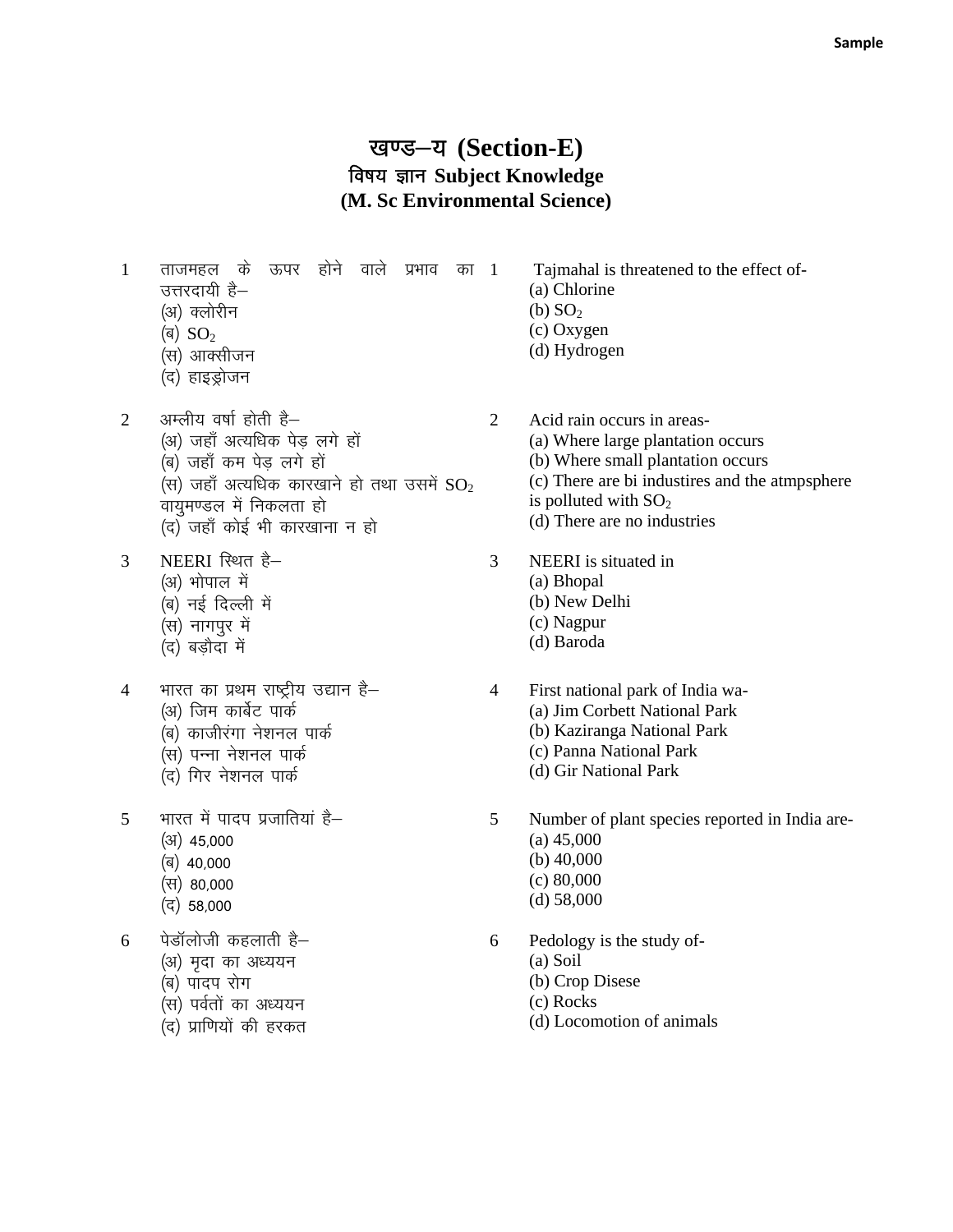### खण्ड-य (Section-E) **बिषय ज्ञान Subject Knowledge (MA/MSc/PG Diploma Yog)**

- 1 हठयोग का सम्बन्ध है-
	- (अ) पातंजल योग से
	- (ब) कर्म योग से
	- (स) आसन-प्राणायाम से (द) इनमें से कोई नहीं
- 2 प्रज्ञायोग में कुल चरण हैं-
	- $(3)$  10
	- (ৰ) 16
	- (स) 5
	- $( \vec{q} )$  12
- 3 अन्तर्राष्ट्रीय योग दिवस में किस प्राणायाम का 3 अभ्यास है–
	- (अ) भस्त्रिका प्राणायाम
	- (ब) शीतकारी प्राणायाम
	- (स) प्लावनी प्राणायाम
	- (द) भ्रामरी प्राणायाम
- $4$  इनमें से बैठकर किया जाने वाला आसन है  $-$ 
	- (अ) ताड़ासन
	- (ब) मुक्तासन
	- (स) गरूड़ासन
	- (द) उष्ट्रासन
- 5 मत्स्येन्द्रनाथ का सम्बन्ध है $-$ 
	- (अ) ज्ञानयोग से
	- (ब) नाथ परम्परा से
	- (स) योगदर्शन से
	- (द) इनमें से सभी
- 1 *Hathyoga* is related to
	- (A) Patanjala Yoga
	- (B) Karma Yoga
	- (C) Asana-Pranayama
	- (D) None of these
- 2 Pragya Yoga consists total number of step –
	- (A) 10
	- (B) 16
	- (C) 5
	- (D) 12
	- 3 Which practice of Pranayam is the part of International Day of Yoga-
	- (A) Bhastrika Pranayam
	- (B) Shitkari Pranayam
	- (C) Plawani Pranayam
	- (D) Bhramari Pranayam
- 4 Which one of these is a sitting posturer–
	- (A) Tadasana
	- (B) Muktasana
	- (C) Garudasan
	- (D) Ustrasana
- 5 Matasyendranath is related to
	- (A) Gyan Yoga
	- (B) Natha Tradition
	- (C) Yoga Philosophy
	- (D) All of these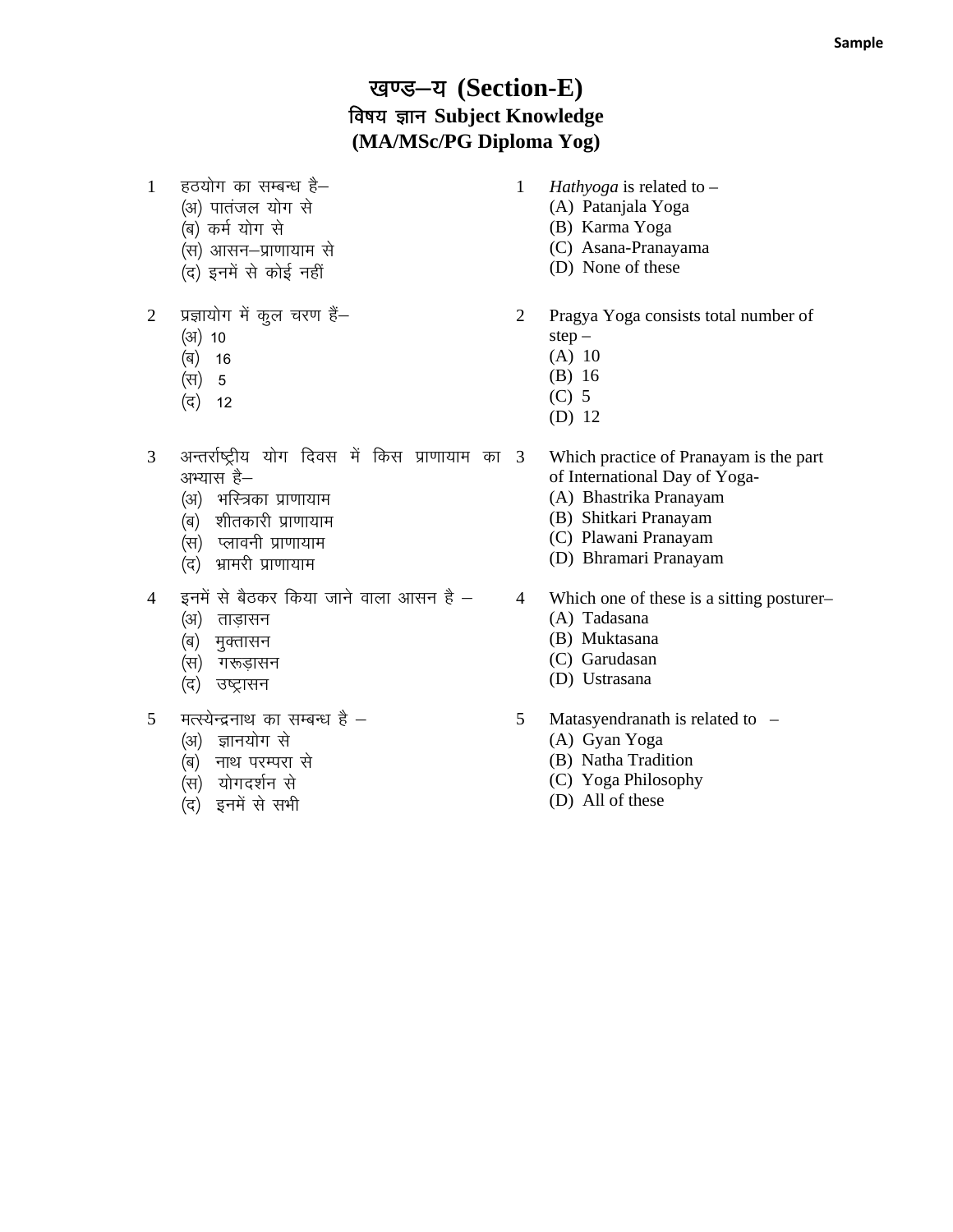## खण्ड-य (Section-E) विषय ज्ञान Subject Knowledge (M.A. Sanskrit)

- 'तुल्यास्यप्रयत्नं' सूत्र है–  $1 -$ 
	- (अ) सवर्णसंज्ञाविधायक
	- (ब) उपधासंज्ञाविधायक
	- (स) सम्प्रसारण सं0वि0
	- (द) अंगसंज्ञाविधायक
- 3 करूणारस का वर्ण है–
	- (अ) श्वेत
	- (ब) नीला
	- (स) श्याम
	- (द) कपोत
- 5 'रघुवंशमहाकाव्य' में कितने सर्ग हैं-
	- (अ) अट्ठारह
	- (ब) उन्नीस
	- (स) बीस
	- (द) इक्कीस
- 'आतपत्र' उपाधि है- $\overline{2}$ 
	- (अ) भारवि
	- (ब) माघ
	- (स) कालिदास
	- (द) श्रीहर्ष
- 'शिशुपालवधम्' के रचियता हैं—  $\overline{4}$ 
	- (अ) माघ
	- (ब) कालिदास
	- (स) श्रीहर्ष
	- (द) भारवि
- 'लम्बोदर' में समास है–  $6\overline{6}$ 
	- (अ) बहुब्रीहि
	- (ब) कर्मधारय
	- (स) द्विगु
	- (द) तत्पुरूष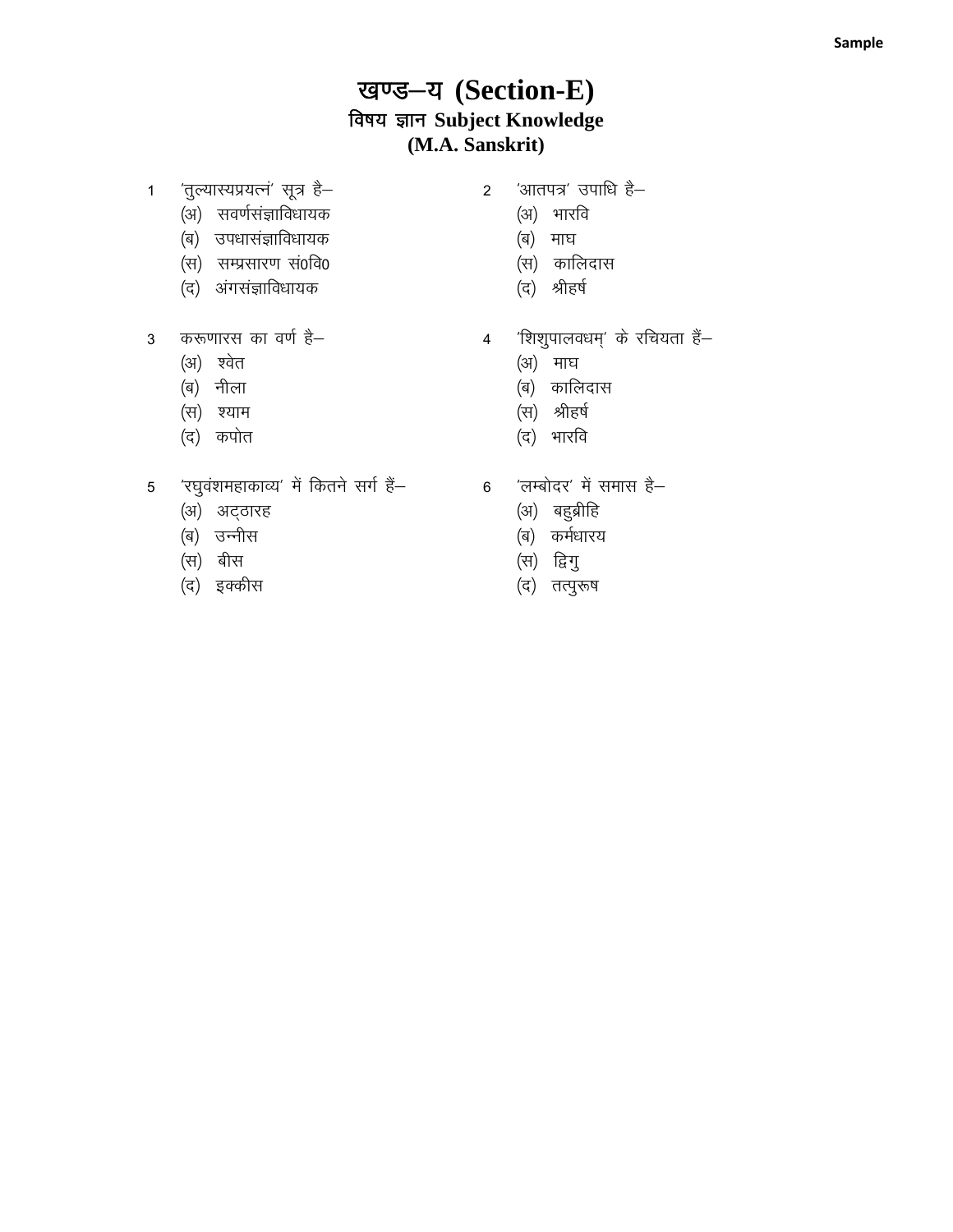#### खण्ड-य (Section-E) **बिषय ज्ञान Subject Knowledge (MA Indian History & Culture)**

- 1 लॉड विलियम बैंटिक के द्वारा सती प्रथा किस वर्ष 1 समाप्त की गई?
	- (अ) 1825 ई.
	- (ब) 1827 ई.
	- (स) 1829 ई.
	- $($ द) 1830 ई.
- 2 मुरू नानक ने अपना उत्तराधिकारी किसे नियुक्त  $2$ किया था?
	- (अ) गुरु रामदास
	- (ब) गुरु अमरदास
	- (स) गुरु हरराय
	- (द) गुरु अंगद
- 3 त्रिपिटक कब लिखे गये थे?
	- (अ) गौतम बुद्ध के पूर्व
	- $\overline{a}$ ) बुद्ध के जीवनकाल में
	- (स) बुद्ध की मृत्यु के बाद
	- (द) ख और ग
- 4 चाइना पीक कहॉ स्थित है?
	- (अ) उत्तरकाशी
	- (ब) देहरादून
	- (स) नैनीताल
	- (द) हरिद्वार
- 5 विश्व प्रसिद्ध खजुराहो की मूर्तियां है?
	- (अ) गुजरात
	- (ब) मध्य प्रदेश
	- (स) उड़ीसा
	- (द) महाराष्ट्र
- In which year Sati System was abolished by William Bentinck?
- (a) 1825 AD
- (b) 1827 AD
- (c) 1829 AD
- (d) 1830 AD

2 Whom had Guru Nanak appointed his successor? (a) Guru Ramdas (b) Guru Amardas (c) Guru Har Rai

- (b) Guru Anand
- 3 When were Tripitakas written? (a) Before Gautam Buddha
	- (b) During Buddha's life time
	- (c) After Buddha's death
	- (d) B and C
- 4 Where is the China Peak situated?
	- (a) Uttarkashi
	- (b) Dehradun
	- (c) Nainital
	- (d) Haridwar
- 5 The world famous 'Khajuraho' sculptures are located in-
	- (a) Gujarat
	- (b) Madhya Pradesh
	- (c) Orissa
	- (d) Maharashtra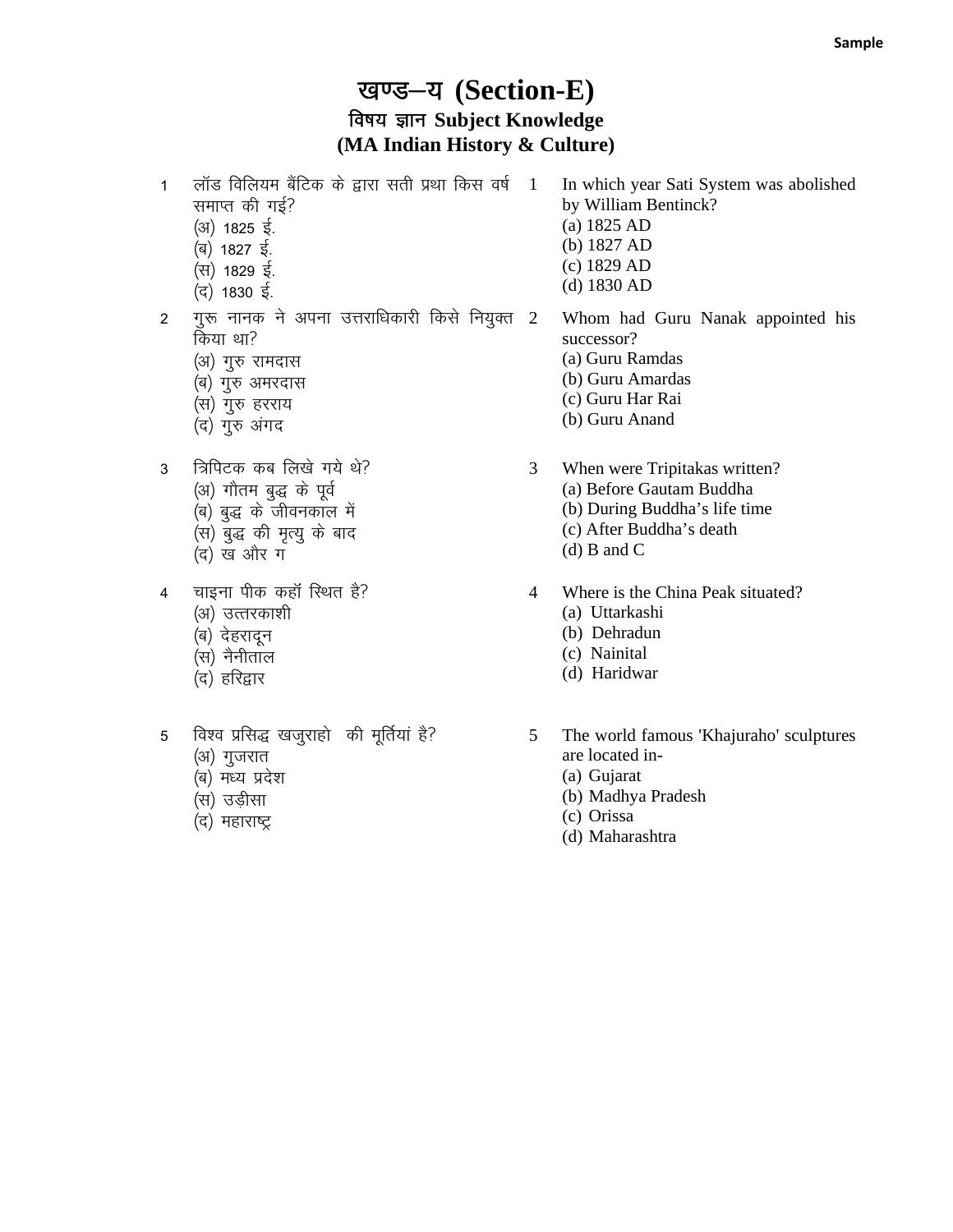## खण्ड-य (Section-E) विषय ज्ञान Subject Knowledge (M.A. Hindi)

- पश्चिमी हिंदी के अन्तर्गत बोली जाने वाली 2  $\mathbf{1}$ भाषा है।
	- (अ) अवधी
	- (ब) बघेली
	- (स) छत्तीसगढी
	- (द) ब्रजभाषा
- हिंदी का प्रथम कवि माना गया है–  $\mathbf{3}$ 
	- (अ) सरहपा
	- (ब) कण्हपा
	- (स) सरहपाद
	- (द) शबरपा
- पदमावत किस भाषा में रचित महाकाव्य है? 5
	- (अ) ब्रजभाषा
	- (ब) मगधी
	- (स) मैथिली
	- (द) अवधी
- अवधी भाषा की रचना है-
	- (अ) रामचरित मानस
	- (ब) पद्मावत
	- (स) बरवैनायिका भेद
	- (द) उपर्युक्त सभी
- सूफी शब्द का शाब्दिक अर्थ होता है–  $\overline{4}$ 
	- (अ) उन
	- (ब) पगडी
	- (स) चबूतरा
	- (द) उपर्युक्त सभी
- सूफी काव्य में अधिकांश कवियों ने किस शैली का  $6\overline{6}$ प्रयोग किया है?
	- (अ) बैदर्भी शैली
	- (ब) गौणी शैली
	- (स) मसनवी शैली
	- (द) भावात्मक शैली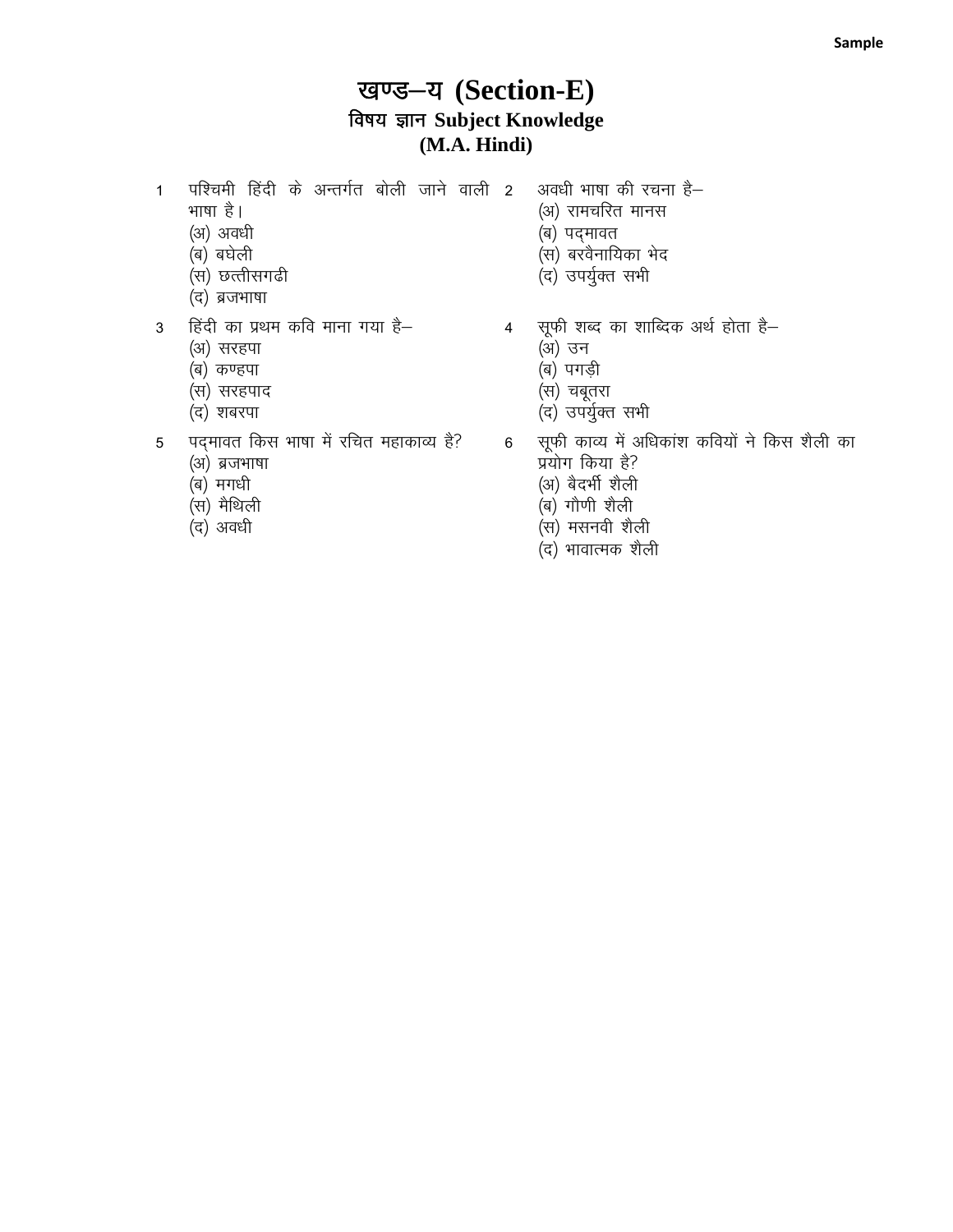### खण्ड-य (Section-E) **बिषय ज्ञान Subject Knowledge (M.A. Journalism & Mass Communication)**

- $1$  अभिव्यक्ति की स्वतंत्रता से जुड़ा संविधान का  $1$ कौन सा अनुच्छेद है?
	- $(3)$  19
	- (ब) 28
	- $(H)$  25
	- $( \vec{q} ) 21$
	-
- 2 हिन्दुस्तान टाइम्स में इनर वॉयस है, एक
	- (अ) सामाजिक स्तम्भ
	- (ब) आध्यात्मिक स्तम्भ
	- (स) पर्यावरण स्तम्भ
	- (द) न्यू मीडिया स्तम्भ
- $3$  भारत में पहला कैंपस रेडियो 2004 में कहाँ 3 स्थापित हुआ था? (अ)अन्ना विश्वविद्यालय (ब)दिल्ली विश्वविद्यालय (स)विश्व भारती विश्वविद्यालय (द)बनारस हिन्दू विश्वविद्यालय
- 4 जिलाला योजना का मुख्य उद्देश्य है–
	- (अ) बिजली की बचत
	- (ब) बिजली का विस्तार
	- (स) विद्युत सेक्टर में विदेशी निवेश
	- $\overleftrightarrow{a}$  इनमें से कोई नहीं
- $5$  थांचजन्य' किससे जुड़ा प्रकाशन है? (अ) बीजेपी
	- (ब) आरएसएस
	- (स) शिव सेना
	- (द) इनमें से कोई नहीं
- $6$  हनमें से कौन पत्रकार नहीं है?
	- (अ) प्रभाष जोशी
	- (ब) कुमार मंगलम
	- $(x)$  गणेश शंकर विद्यार्थी
	- (द) पी. साईनाथ
- Which article of the constitution is related to Freedom of expression?
- (a) 19
- (b) 28
- (c) 25
- (d) 21

2 'Inner voice' in Hindustan Times is a-

- (a) Social issue column
- (b) Spiritual column
- (c) Environment column
- (d) New Media column

1<sup>st</sup> campus radio in India was established in 2004 in--------

- (a) Anna University
- (b) Delhi University
- (c) Vishwa Bharty, Shaniniketan
- (d) Banaras Hindu University
- 4 Main objective of UJALA scheme is-
	- (a) Electricity Saving
	- (b) Electricity Expansion
	- (c) FDI in Electicity Sector
	- (d) None of them
- 5 'Panchjanya' is related to-
	- (a) BJP
	- (b) RSS
	- (c) Shiv Sena
	- (d) None of these
- 6 Who among following is not a journalist?
	- (a) Prabhash Joshi
	- (b) Kumar Mangalam
	- (c) Ganesh Shankar Vidhyarthi
	- (d) P. Sainath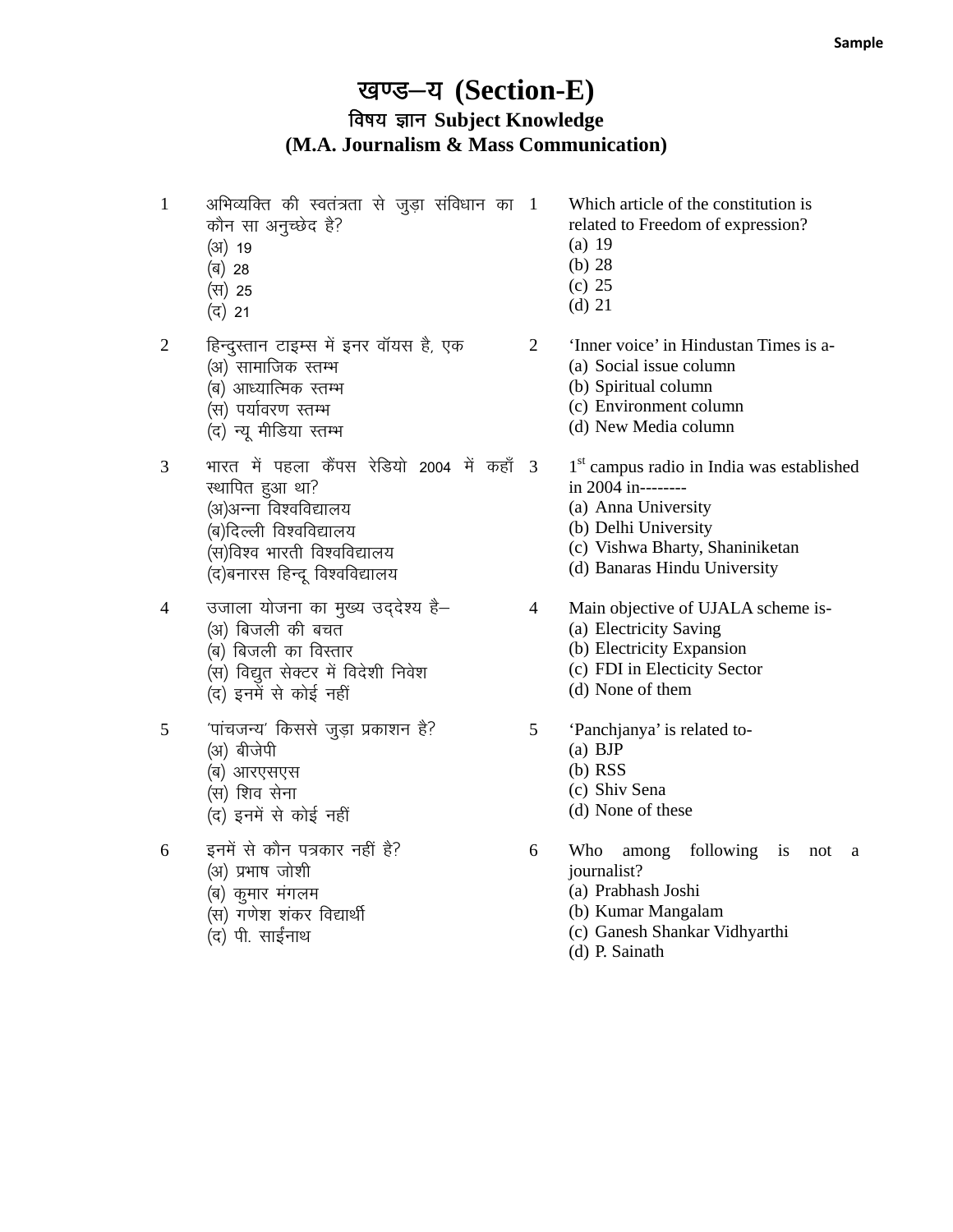#### खण्ड-य (Section-E) विषय ज्ञान Subject Knowledge (M.A. Education)

निम्नलिखित में से कौन सा विचारक शिक्षा में 1  $\mathbf{1}$ प्रौद्योगिकी आधुनिक विज्ञान और को प्राथमिकता नहीं देता?

- (अ) टैगौर
- (ब) गांधी
- (स) विवेकानंद
- (द) अरविन्द
- सर्वाधिक विकेन्द्रित शिक्षा पद्धति कहाँ है?  $\overline{2}$ (अ) संयुक्त राज्य अमेरिका
	- (ब) यू.के.
	- (स) भारत
	- (द) यू.एस.एस.आर.
- $\mathfrak{Z}$ शिक्षा का बढता निजीकरण– (अ) आर्थिक समानता को बढावा देगा (ब) आर्थिक असमानता बढाएगा (स) शिक्षा की गुणवत्ता को खराब करेगा (द) अर्थव्यवस्था के लिए शिक्षा को असंगत बना देगा
- $\overline{4}$ निम्नलिखित में से कौन सा कार्यक्रम किशोर 4 बालिकाओं के शैक्षिक विकास से सम्बद्ध है?
	- (अ) सर्वशिक्षा अभियान
	- (ब) किशोरी शक्ति विकास योजना
	- (स) प्रौढ शिक्षा कार्यक्रम
	- (द) महिला सामाख्या
- शैक्षिक निर्देशन का सम्बन्ध है–  $\overline{5}$ (अ) शिक्षा से (ब) समाज से (स) व्यक्तित्व से
	- (द) बुद्धि से

6 साक्षात्कार है–

- (अ) विषयपूर्ण विधि
- (ब) उद्देश्यपूर्ण विधि
- (स) प्रश्नावली विधि
- (द) अ और ब

Which of the following thinkers dose not give priority to modern science and technology in education?

- (a) Tagore
- (b) Gandhi
- (c) Vivekanand
- (d) Aurobindo

 $2^{\circ}$ The most decentralized education system is in-

- $(a)$  USA
- $(b) UK$
- (c) India
- $(d)$  USSR
- $\overline{3}$ Increasing Privatisation of education will -(a) Promote economic equality (b) Aggravate economic inequality (c) Spoil the quality of education (d) Make education irrelevant for the economic
	- Which of the following programmes is related to educational development of adolescent girls?
		- (a) Sarva Shiksha Abhiyan
		- (b) Kishori Shakti Vikas Yojna
		- (c) Adult Educational Programme
		- (d) Mahila Samakhya
- Educational guidance is related is-5 (a) Education
	- (b) Society
	- (c) Personality
	- (d) Intelligence
- 6 Interview is a-
	- (a) Subjective method
	- (b) Objective
	- (c) Questionare method
	- (d) Intelligence